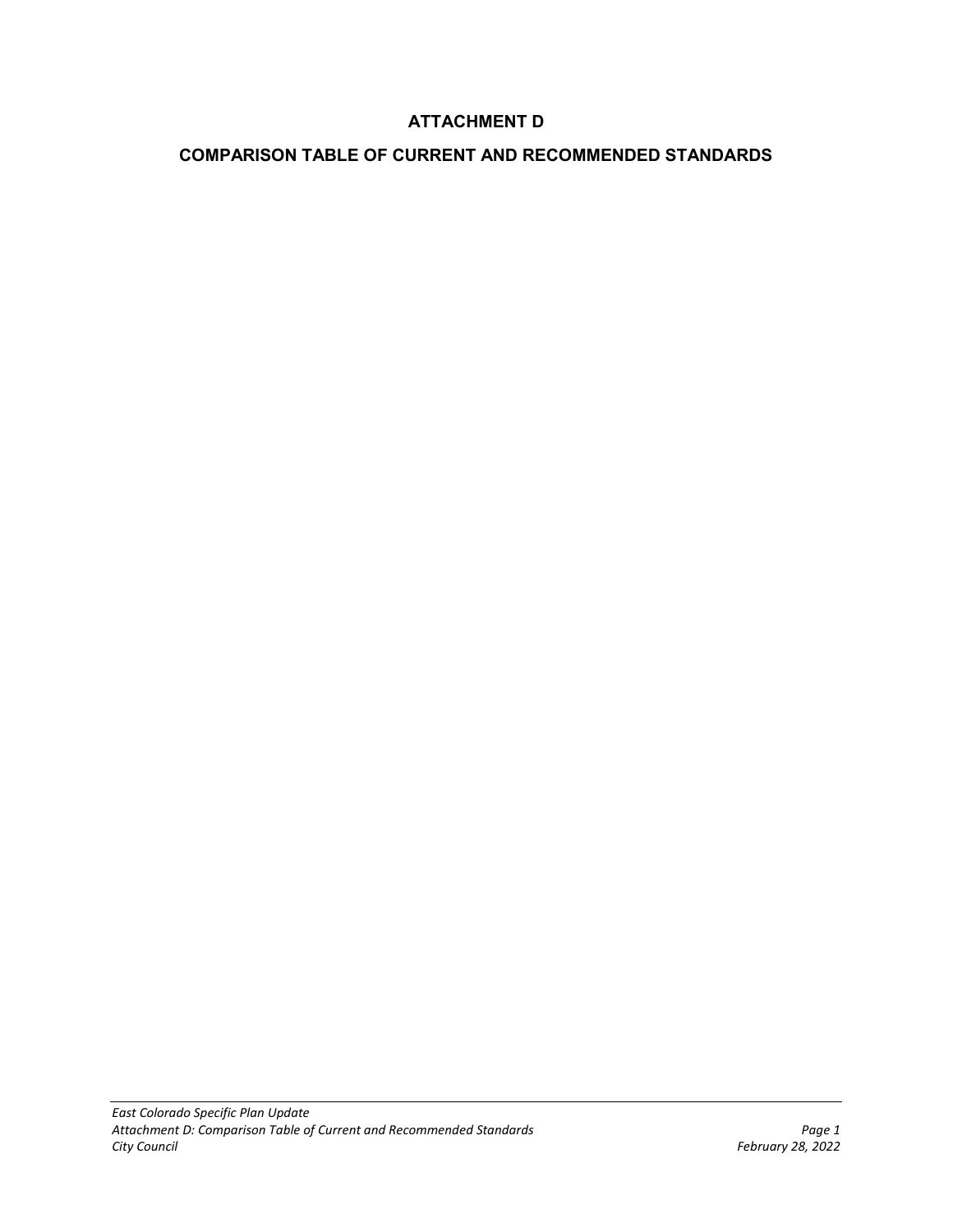# **ATTACHMENT D**

# **COMPARISON TABLE: CURRENT AND PROPOSED**

# **Summary of Standards and Changes from Existing Plan by Zoning District**

#### EC-RM-32 Zone

| <b>Standard</b>                                                                         | <b>Current Zoning</b><br>RM-32, RM-32-PK | <b>Proposed Zoning</b><br><b>EC-RM-32</b>       | Change       |
|-----------------------------------------------------------------------------------------|------------------------------------------|-------------------------------------------------|--------------|
| <b>Sidewalks</b>                                                                        | no requirement                           | 15 ft along Allen Avenue up<br>to Walnut Street | new standard |
| Parkways                                                                                | no requirement                           | No less than 60% of street<br>frontage          | new standard |
| All other applicable standards shall be the same as the citywide RM-32 zoning standards |                                          |                                                 |              |

### EC-MU-N Zone

| <b>Standard</b>        | <b>Current Zoning</b><br>ECSP-CG-1, ECSP-CG-2,<br>ECSP-CG-4, CL, CG<br>(along Green St.), RM-32-<br>PK (APN 5747-006-040) | <b>Proposed Zoning</b><br>EC-MU-N, EC-MU-N AD-2<br>(Mixed-Use Neighborhood)                                                   | <b>Change</b>                                              |
|------------------------|---------------------------------------------------------------------------------------------------------------------------|-------------------------------------------------------------------------------------------------------------------------------|------------------------------------------------------------|
| <b>Sidewalks</b>       | no requirement                                                                                                            | 15 ft on Colorado Blvd, 12 ft<br>on Green Street; see Map<br>5.1-1: Sidewalks                                                 | new standard                                               |
| Parkways               | no requirement                                                                                                            | No less than 30% of street<br>frontage                                                                                        | new standard                                               |
| Density                | 48 du/ac (ECSP-CG-1,<br>ECSP-CG-2)<br>32 du/ac (CL)<br>Residential not allowed<br>(CG and ECSP-CG-4)                      | 87 du/ac west of Hill except<br>64 du/ac south of Green, 64<br>du/ac east of Grand Oaks                                       | increased                                                  |
| Unit Mix               | no requirement                                                                                                            | For projects west of Hill with<br>50+ units, inclusive of<br>density bonus, minimum<br>20% of units shall have 3+<br>bedrooms | new standards                                              |
| Intensity              | no requirement (ECSP-CG-<br>1, ECSP-CG-2, ECSP-CG-<br>4)<br>$0.7$ (CL)<br>$0.8$ (CG)                                      | 2.25 FAR west of Hill, 2.0<br>east of Grand Oaks                                                                              | increased                                                  |
| Height                 | 60 ft (ECSP-CG-1)<br>45 ft (ECSP-CG-2, ECSP-<br>CG-4, CG)<br>36 ft (CL)                                                   | 63 ft west of Hill, 51 ft east of<br>Grand Oaks, 48 ft south of<br>Green                                                      | increased                                                  |
| <b>Street Setbacks</b> | 5 ft (All ECSP Zones, CL,<br>CG); 15 ft corner (CL, CG)                                                                   | 0-3 for 75% of frontage on<br>Colorado; 3-8 for 75% of<br>frontage on Green; see Map<br>6.1-4: Street Setbacks                | increased in partial<br>area, decreased in<br>partial area |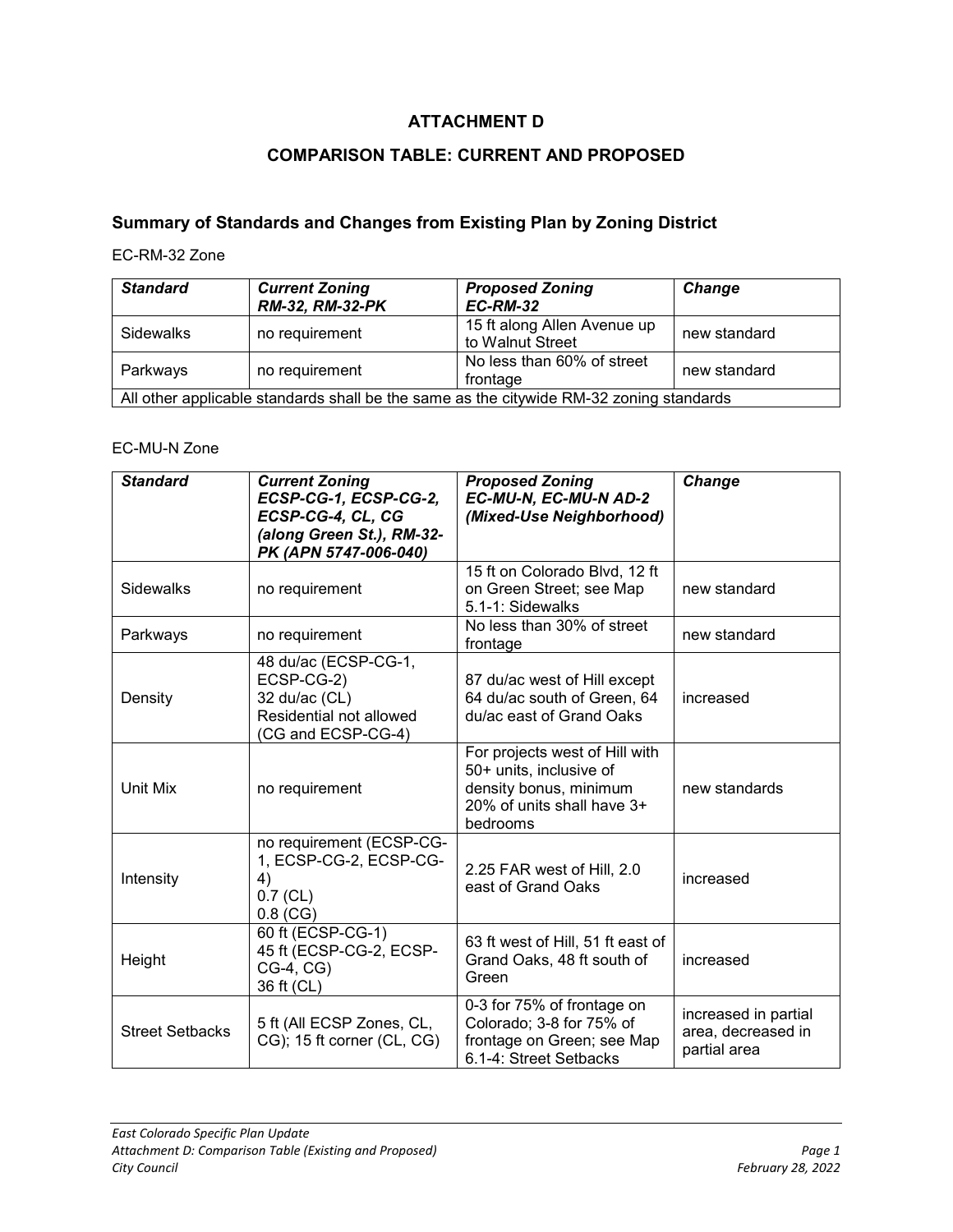| <b>Interior Setbacks</b>             | side and rear: 15 ft +<br>encroachment plane when<br>adjacent to RM (All ECSP<br>zones, CL, CG)                            | Minimum 15 ft +<br>encroachment plane where<br>adjacent to PS or RM zone                                                                                                                                                               | similar, modified<br>encroachment plane                                                                                                         |
|--------------------------------------|----------------------------------------------------------------------------------------------------------------------------|----------------------------------------------------------------------------------------------------------------------------------------------------------------------------------------------------------------------------------------|-------------------------------------------------------------------------------------------------------------------------------------------------|
| Streetwall                           | no requirement                                                                                                             | 35' on Colorado for 75% of<br>building frontage                                                                                                                                                                                        | new standard                                                                                                                                    |
| <b>Upper Story</b><br>Stepback       | no requirement                                                                                                             | 8 ft stepback depth above 45<br>ft in height                                                                                                                                                                                           | new standard                                                                                                                                    |
| Façade Length                        | no requirement                                                                                                             | Maximum 150 ft                                                                                                                                                                                                                         | new standard                                                                                                                                    |
| Façade Area                          | no requirement                                                                                                             | 25% of façade area on<br>buildings over 50 ft in length<br>and 2 stories in height                                                                                                                                                     | new standard                                                                                                                                    |
| Transparency                         | 50% height of 8 ft ground<br>floor (All ECSP zones, CL,<br>CG)                                                             | 70% of non-residential<br>building frontage between 2<br>and 10 ft in height; 30%<br>overall façade                                                                                                                                    | increased on non-<br>residential,<br>decreased on<br>residential                                                                                |
| <b>Ground Floor</b><br>Height        | no requirement                                                                                                             | Minimum 15 ft                                                                                                                                                                                                                          | new standard                                                                                                                                    |
| <b>Ground Floor</b><br>Elevation     | +/- 2 ft around sidewalk<br>grade (CL, CG)                                                                                 | 0 ft grade separation for<br>non-residential primary<br>entry; up to 6 ft for<br>residential units                                                                                                                                     | strict around<br>entrances, more<br>flexible elsewhere                                                                                          |
| Primary<br><b>Entrances</b>          | Facing Colorado for parcels<br>with frontage on Colorado<br>(All ECSP zones)<br>Facing the front property<br>line (CL, CG) | On primary frontage facing<br>the street/public realm                                                                                                                                                                                  | no change                                                                                                                                       |
| Commercial<br>Depth                  | no requirement                                                                                                             | Minimum 35 ft for 80% of<br>commercial frontage                                                                                                                                                                                        | new standard                                                                                                                                    |
| <b>Blank Walls</b>                   | no requirement                                                                                                             | Maximum 20 ft                                                                                                                                                                                                                          | new standard                                                                                                                                    |
| Private and<br>Common Open<br>Space  | 150 sq ft per unit                                                                                                         | 200 sq ft per studio<br>225 sq ft per 1-bed<br>250 sq ft per 2-bed<br>275 sq ft per 3+bed<br>5% of non-residential<br>projects over 40k sq ft;<br>exceptions for R&D                                                                   | increased residential;<br>new non-residential<br>standard                                                                                       |
| Publicly<br>Accessible Open<br>Space | no requirement                                                                                                             | minimum 400 sq ft<br>2% GFA for projects 80k-<br>120 $k$ sq ft<br>3% GFA for projects 120k-<br>160k sq ft<br>4% GFA for projects 160k-<br>200k sq ft<br>5% GFA for projects over<br>200k sq ft<br>Paseos required per Map<br>$6.3 - 1$ | new standard                                                                                                                                    |
| Open Space<br><b>Distribution</b>    | minimum 70% common                                                                                                         | maximum 40% private<br>minimum 60% common                                                                                                                                                                                              | Increased amount<br>that can be private;<br>because overall OS<br>requirement is<br>higher, amount of<br>common open space<br>will not decrease |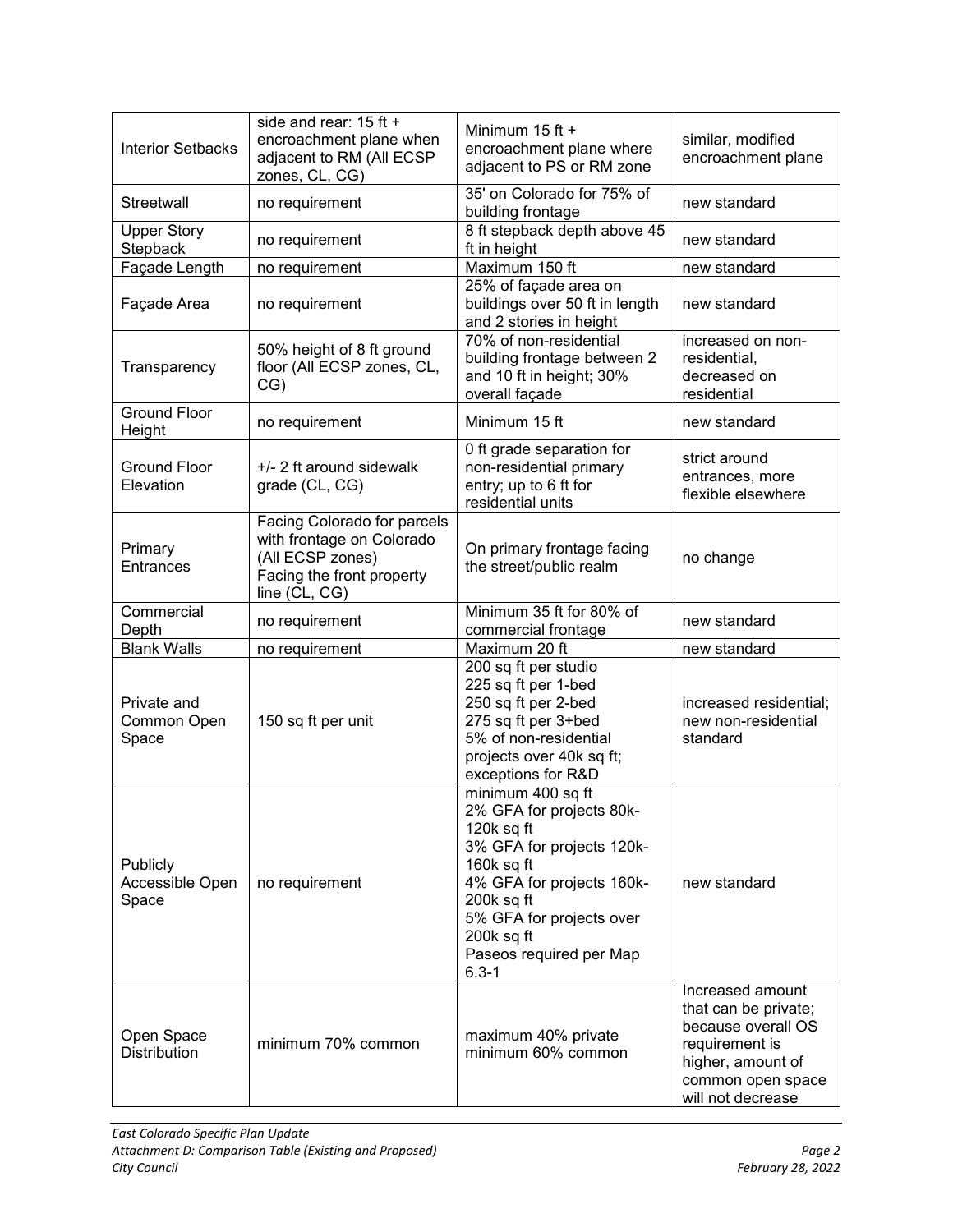| Parking | Commercial:<br>(Varies)-3-10+/1k sq ft<br>Lodging: 1 per room<br>Residential:<br><650 sq ft: 1 /unit<br>>=650 sq ft: 2 /unit | Per Pasadena Municipal<br>Code except:<br>Commercial:<br>Retail, Services, Office-3<br>/1 $k$ sq ft<br>no parking required for<br>commercial less than 5k sq<br>ft<br>Lodging: 0.5 per room<br>Residential:<br>$\le$ =1-bed: 1 /unit<br>$>=2$ -bed: 1.5/unit<br>Guest: 1/10 units | decreased required<br>parking overall |
|---------|------------------------------------------------------------------------------------------------------------------------------|-----------------------------------------------------------------------------------------------------------------------------------------------------------------------------------------------------------------------------------------------------------------------------------|---------------------------------------|
|---------|------------------------------------------------------------------------------------------------------------------------------|-----------------------------------------------------------------------------------------------------------------------------------------------------------------------------------------------------------------------------------------------------------------------------------|---------------------------------------|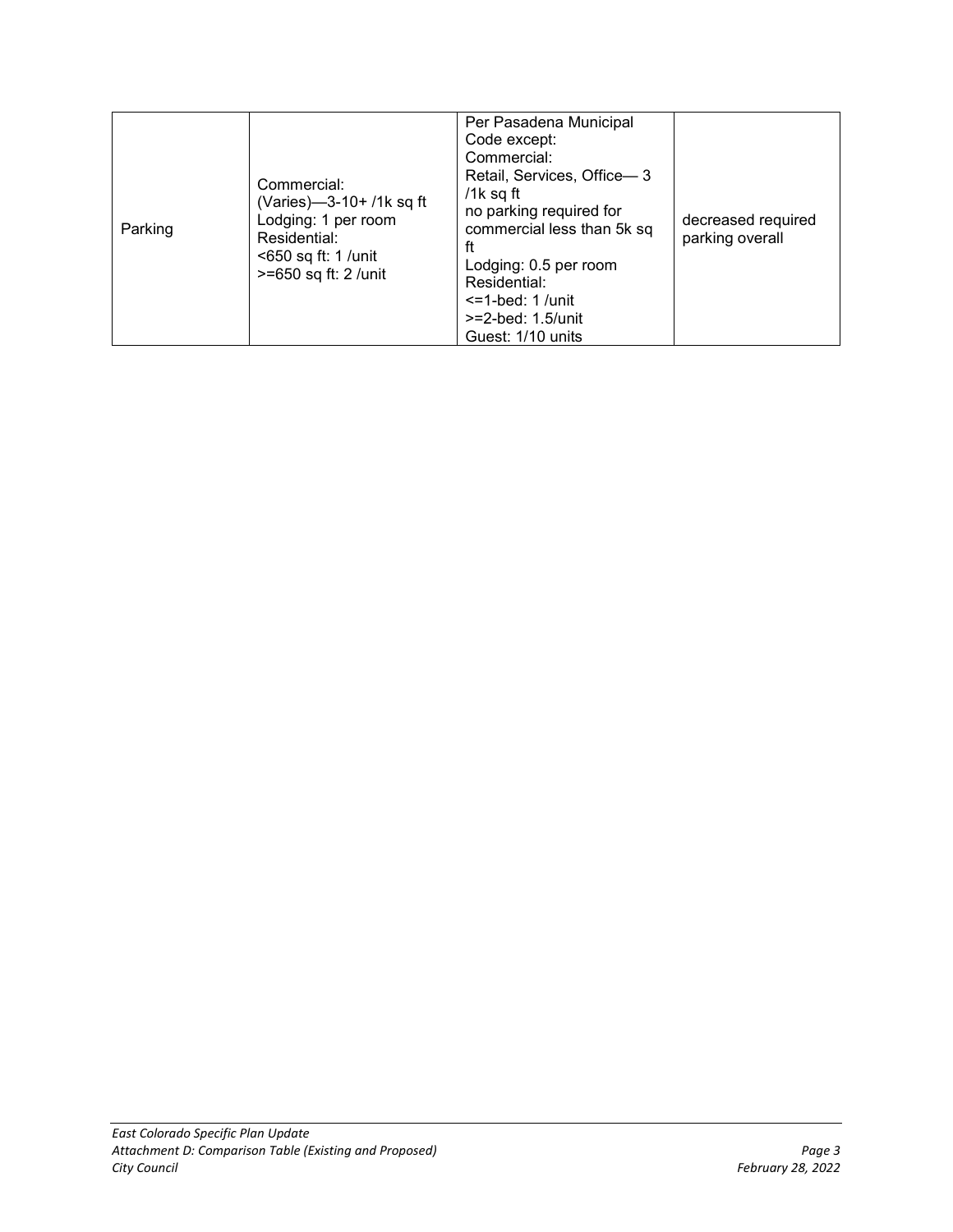## EC-MU-C Zone

| <b>Standard</b>                  | <b>Current Zoning</b><br>ECSP-CG-2, ECSP-CG-3,<br>ECSP-CG-4 (between<br><b>Allen Ave. and Parkwood</b><br>Ave.), ECSP-CL-3, CG<br>(along Walnut St.) | <b>Proposed Zoning</b><br><b>EC-MU-C (Mixed-Use</b><br>Core)                                                                                                                   | Change                                                             |
|----------------------------------|------------------------------------------------------------------------------------------------------------------------------------------------------|--------------------------------------------------------------------------------------------------------------------------------------------------------------------------------|--------------------------------------------------------------------|
| Sidewalks                        | no requirement                                                                                                                                       | 15 ft on Colorado, 16 ft on<br>Allen north of Walnut; see<br>Map 5.1-1: Sidewalks                                                                                              | new standard                                                       |
| Parkways                         | no requirement                                                                                                                                       | No less than 30% of street<br>frontage                                                                                                                                         | new standard                                                       |
| Density                          | 48 du/ac (ECSP-CG-2)<br>60 du/ac (ECSP-CG-3)<br>48, 60 du/ac (ECSP-CL-3)                                                                             | 64 du/ac except 48 du/ac<br>between Hill and Bonnie                                                                                                                            | Increased in partial<br>area, remained the<br>same in partial area |
| Intensity                        | no requirement                                                                                                                                       | 2.0 FAR                                                                                                                                                                        | new standard                                                       |
| Height                           | 45 ft (ECSP-CG-2), 45/60 ft<br>(ECSP-CG-3, ECSP-CL-3)                                                                                                | 51 ft except 48 ft between<br>Hill and Bonnie                                                                                                                                  | increased                                                          |
| <b>Street Setbacks</b>           | 5 ft (All ECSP zones)                                                                                                                                | 0-3 for 75% of frontage on<br>Colorado and Allen north of<br>Walnut; 5-10 for 75% of<br>frontage on Allen at<br>Colorado; see Map 6.1-4:<br><b>Street Setbacks</b>             | increased in partial<br>area, decreased in<br>partial area         |
| <b>Interior Setbacks</b>         | Side and rear: 15 ft +<br>encroachment plane when<br>adjacent to RM (All ECSP<br>zones)                                                              | Minimum 15 ft +<br>encroachment plane where<br>adjacent to PS or RM zone                                                                                                       | similar, modified<br>encroachment plane                            |
| Streetwall                       | no requirement                                                                                                                                       | 25' on Colorado for 75% of<br>building frontage, 35' on<br>Allen for 75% of building<br>frontage                                                                               | new standard                                                       |
| <b>Upper Story</b><br>Stepback   | no requirement                                                                                                                                       | Colorado: 15 ft stepback<br>depth above 51 ft in height;<br>Allen: 8 ft stepback depth<br>above 45 ft in height<br>Other streets: 8 ft stepback<br>depth above 45 ft in height | new standard                                                       |
| Façade Length                    | no requirement                                                                                                                                       | Maximum 150 ft                                                                                                                                                                 | new standard                                                       |
| Façade Area                      | no requirement                                                                                                                                       | 25% of façade area on<br>buildings over 50 ft in<br>length and 2 stories in<br>height                                                                                          | new standard                                                       |
| Transparency                     | 50% height of 8 ft ground<br>floor (All ECSP zones)                                                                                                  | 70% of non-residential<br>building frontage between 2<br>and 10 ft in height; 30%<br>overall façade                                                                            | increased on non-<br>residential, decreased<br>on residential      |
| <b>Ground Floor</b><br>Height    | no requirement                                                                                                                                       | Minimum 15 ft                                                                                                                                                                  | new standard                                                       |
| <b>Ground Floor</b><br>Elevation | no requirement                                                                                                                                       | 0 ft grade separation for<br>non-residential primary                                                                                                                           | strict around<br>entrances, more<br>flexible elsewhere             |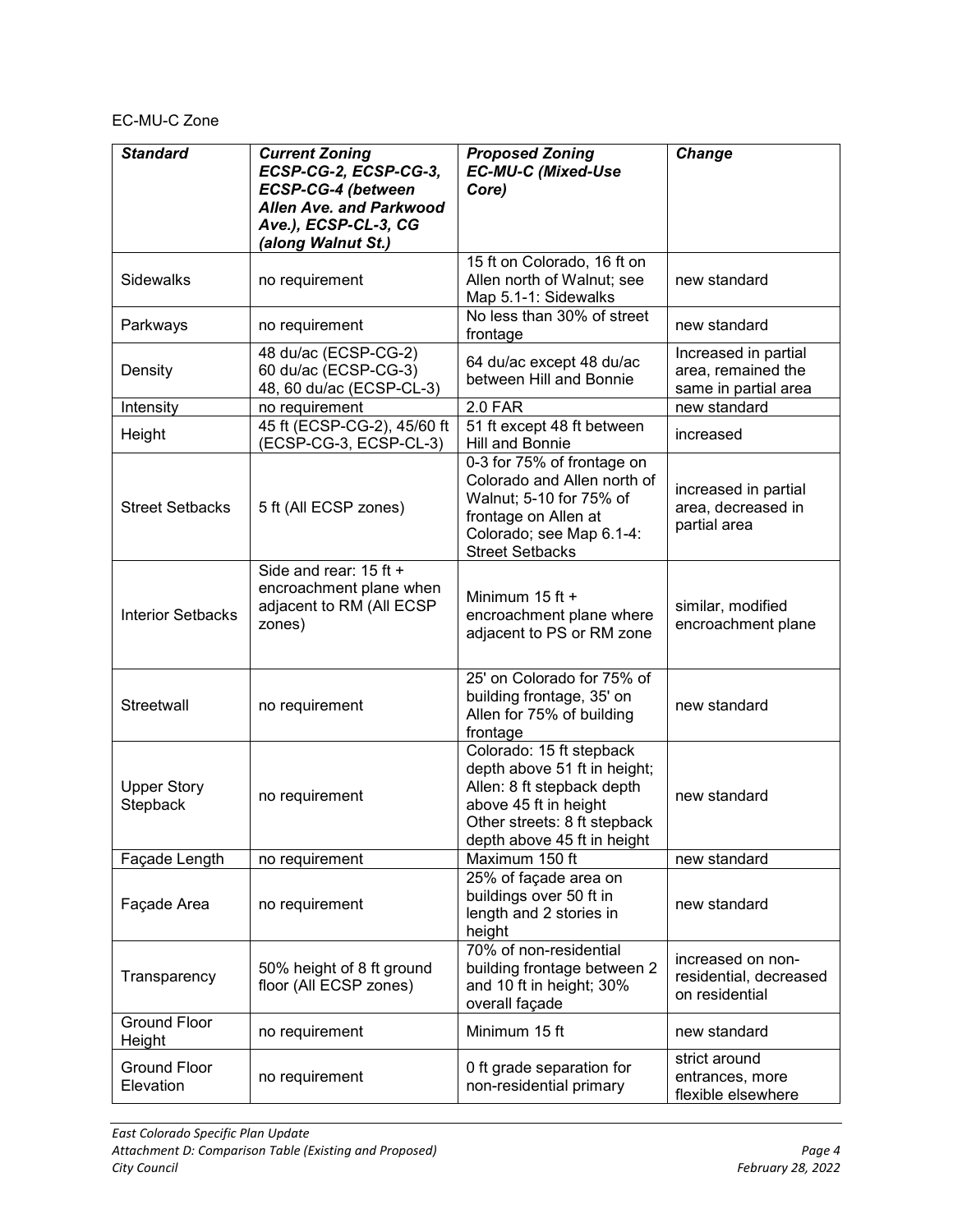|                                      |                                                                                                                                                                                                                                                                                                                                                              | entry; up to 6 ft for<br>residential units                                                                                                                                                                                                                                                                                                                                                            |                                                                                                                                                 |
|--------------------------------------|--------------------------------------------------------------------------------------------------------------------------------------------------------------------------------------------------------------------------------------------------------------------------------------------------------------------------------------------------------------|-------------------------------------------------------------------------------------------------------------------------------------------------------------------------------------------------------------------------------------------------------------------------------------------------------------------------------------------------------------------------------------------------------|-------------------------------------------------------------------------------------------------------------------------------------------------|
| Primary<br><b>Entrances</b>          | Facing Colorado for<br>parcels with frontage on<br>Colorado (All ECSP<br>zones), no requirement on<br>Allen                                                                                                                                                                                                                                                  | On primary frontage facing<br>the street/public realm                                                                                                                                                                                                                                                                                                                                                 | no change                                                                                                                                       |
| Commercial<br>Depth                  | no requirement                                                                                                                                                                                                                                                                                                                                               | Minimum 35 ft for 80% of<br>commercial frontage                                                                                                                                                                                                                                                                                                                                                       | new standard                                                                                                                                    |
| <b>Blank Walls</b>                   | no requirement                                                                                                                                                                                                                                                                                                                                               | Maximum 20 ft                                                                                                                                                                                                                                                                                                                                                                                         | new standard                                                                                                                                    |
| Private and<br>Common Open<br>Space  | 150 sq ft per unit                                                                                                                                                                                                                                                                                                                                           | 200 sq ft per studio<br>225 sq ft per 1-bed<br>250 sq ft per 2-bed<br>275 sq ft per 3+bed<br>5% of non-residential<br>projects over 40k sq ft;<br>exceptions for R&D                                                                                                                                                                                                                                  | increased residential;<br>new non-residential<br>standard                                                                                       |
| Publicly<br>Accessible Open<br>Space | no requirement                                                                                                                                                                                                                                                                                                                                               | Minimum 400 sq ft<br>2% GFA for projects 80k-<br>120k sq ft<br>3% GFA for projects 120k-<br>160k sq ft<br>4% GFA for projects 160k-<br>200k sq ft<br>5% GFA for projects over<br>200k sq ft<br>Plazas required per Map<br>$6.3 - 1$                                                                                                                                                                   | new standard                                                                                                                                    |
| Open Space<br><b>Distribution</b>    | no requirement                                                                                                                                                                                                                                                                                                                                               | Maximum 40% private<br>Minimum 60% common                                                                                                                                                                                                                                                                                                                                                             | Increased amount that<br>can be private;<br>because overall OS<br>requirement is higher,<br>amount of common<br>open space will not<br>decrease |
| Parking                              | Commercial and TOD<br>(north of Walnut):<br>(Varies)-3-10+ /1k sq ft<br>Lodging: 1 per room<br>Office (TOD north of<br>Walnut): 25-35% reduction<br>other non-residential: 10-<br>20% reduction<br>Residential:<br><650 sq ft: 1 /unit<br>>650 sq ft: 2 /unit<br>Residential (TOD north of<br>Walnut):<br><650 sq ft: 1 /unit<br>>=650 sq ft: 1.5-1.75 /unit | Per Pasadena Municipal<br>Code except:<br>Commercial:<br>Retail, Services, Office-2<br>/1k sq ft<br>no parking required for<br>commercial less than 5k sq<br>ft<br>Lodging: 0.5 per room<br>Office: 25-35% reduction<br>(TOD north of Walnut)<br>other non-residential: 10-<br>20% reduction (TOD north<br>of Walnut)<br>Residential:<br>$=$ 1-bed: 1 /unit<br>>=2-bed: 1.5/unit<br>Guest: 1/10 units | decreased required<br>parking overall; similar<br>in TOD area                                                                                   |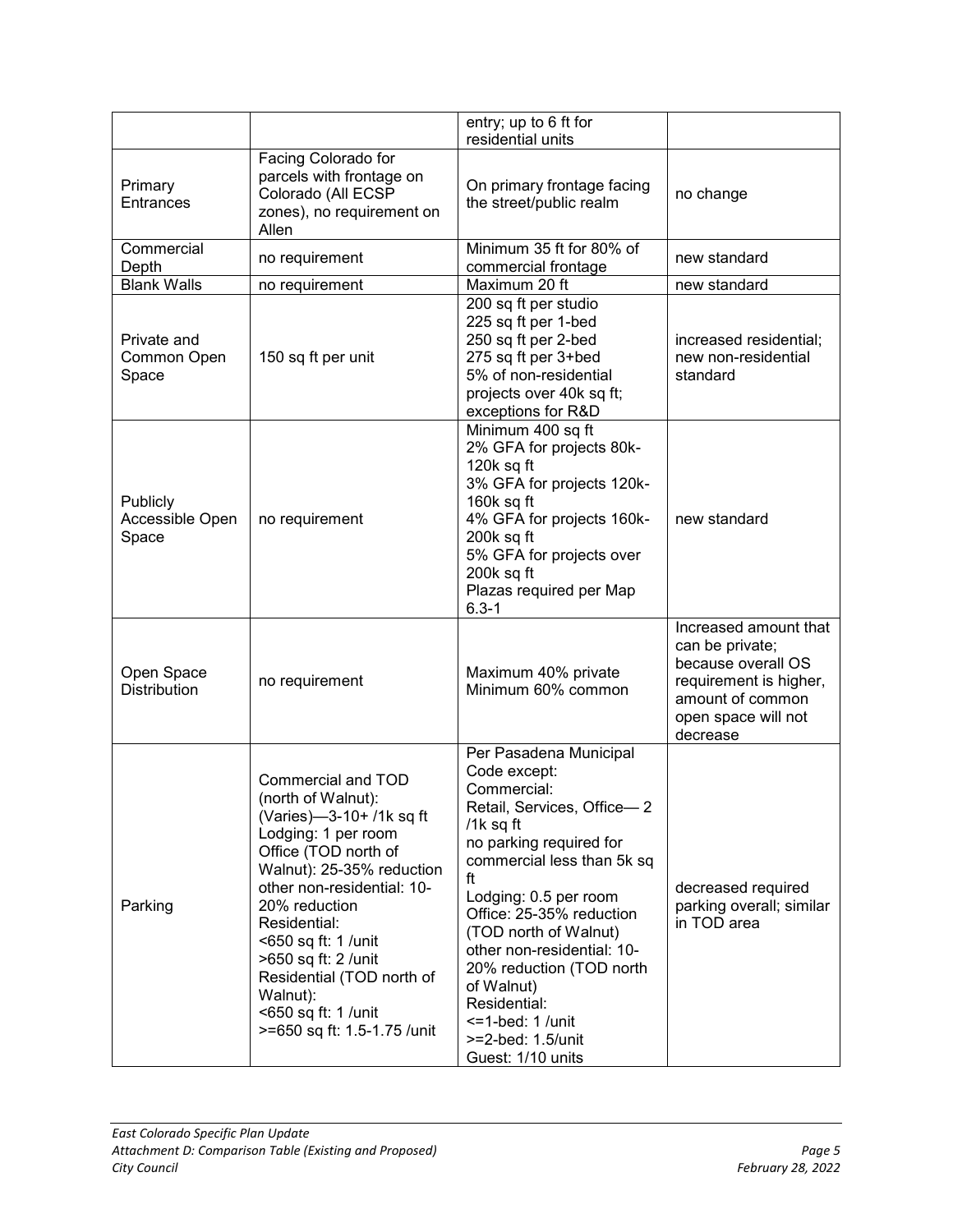### EC-MU-G Zone

| <b>Standard</b>                  | <b>Current Zoning</b><br>ECSP-CG-4                                                      | <b>Proposed Zoning</b><br><b>EC-MU-G (Mixed-Use</b><br>General)                                                         | Change                                                        |
|----------------------------------|-----------------------------------------------------------------------------------------|-------------------------------------------------------------------------------------------------------------------------|---------------------------------------------------------------|
| <b>Sidewalks</b>                 | no requirement                                                                          | 15 ft on Colorado; see Map<br>5.1-1: Sidewalks                                                                          | new standard                                                  |
| Parkways                         | no requirement                                                                          | No less than 30% of street<br>frontage                                                                                  | new standard                                                  |
| Density                          | Residential not allowed                                                                 | 32 du/ac                                                                                                                | new standard                                                  |
| Intensity                        | no requirement                                                                          | <b>1.0 FAR</b>                                                                                                          | new standard                                                  |
| Height                           | 45 ft (ECSP-CG-4)                                                                       | 39 ft                                                                                                                   | increased in partial<br>area, decreased in<br>partial area    |
| <b>Street Setbacks</b>           | 5 ft (all ECSP zones)                                                                   | 3-8' for 50% of frontage on<br>Colorado; see Map 6.1-4:<br><b>Street Setbacks</b>                                       | similar                                                       |
| <b>Interior Setbacks</b>         | Side and rear: 15 ft +<br>encroachment plane when<br>adjacent to RM (All ECSP<br>zones) | Minimum 15 ft +<br>encroachment plane where<br>adjacent to PS or RM zone                                                | similar, modified<br>encroachment plane                       |
| Streetwall                       | no requirement                                                                          | 25' on Colorado for 75% of<br>building frontage                                                                         | new standard                                                  |
| <b>Upper Story</b><br>Stepback   | no requirement                                                                          | Colorado: 15 ft stepback<br>depth above 51 ft in height;<br>Other streets: 8 ft stepback<br>depth above 45 ft in height | new standard                                                  |
| Façade Length                    | no requirement                                                                          | Maximum 150 ft                                                                                                          | new standard                                                  |
| Façade Area                      | no requirement                                                                          | 25% of façade area on<br>buildings over 50 ft in<br>length and 2 stories in<br>height                                   | new standard                                                  |
| Transparency                     | 50% height of 8 ft ground<br>floor (All ECSP zones)                                     | 70% of non-residential<br>building frontage between 2<br>and 10 ft in height; 30%<br>overall façade                     | increased on non-<br>residential, decreased<br>on residential |
| <b>Ground Floor</b><br>Height    | no requirement                                                                          | Minimum 15 ft                                                                                                           | new standard                                                  |
| <b>Ground Floor</b><br>Elevation | no requirement                                                                          | 0 ft grade separation for<br>non-residential primary<br>entry; up to 6 ft for<br>residential units                      | strict around<br>entrances, more<br>flexible elsewhere        |
| Primary<br>Entrances             | Facing Colorado for<br>parcels with frontage on<br>Colorado (All ECSP zones)            | On primary frontage facing<br>the street/public realm                                                                   | no change                                                     |
| Commercial<br>Depth              | no requirement                                                                          | Minimum 35 ft for 80% of<br>commercial frontage                                                                         | new standard                                                  |
| <b>Blank Walls</b>               | no requirement                                                                          | Maximum 20 ft                                                                                                           | new standard                                                  |